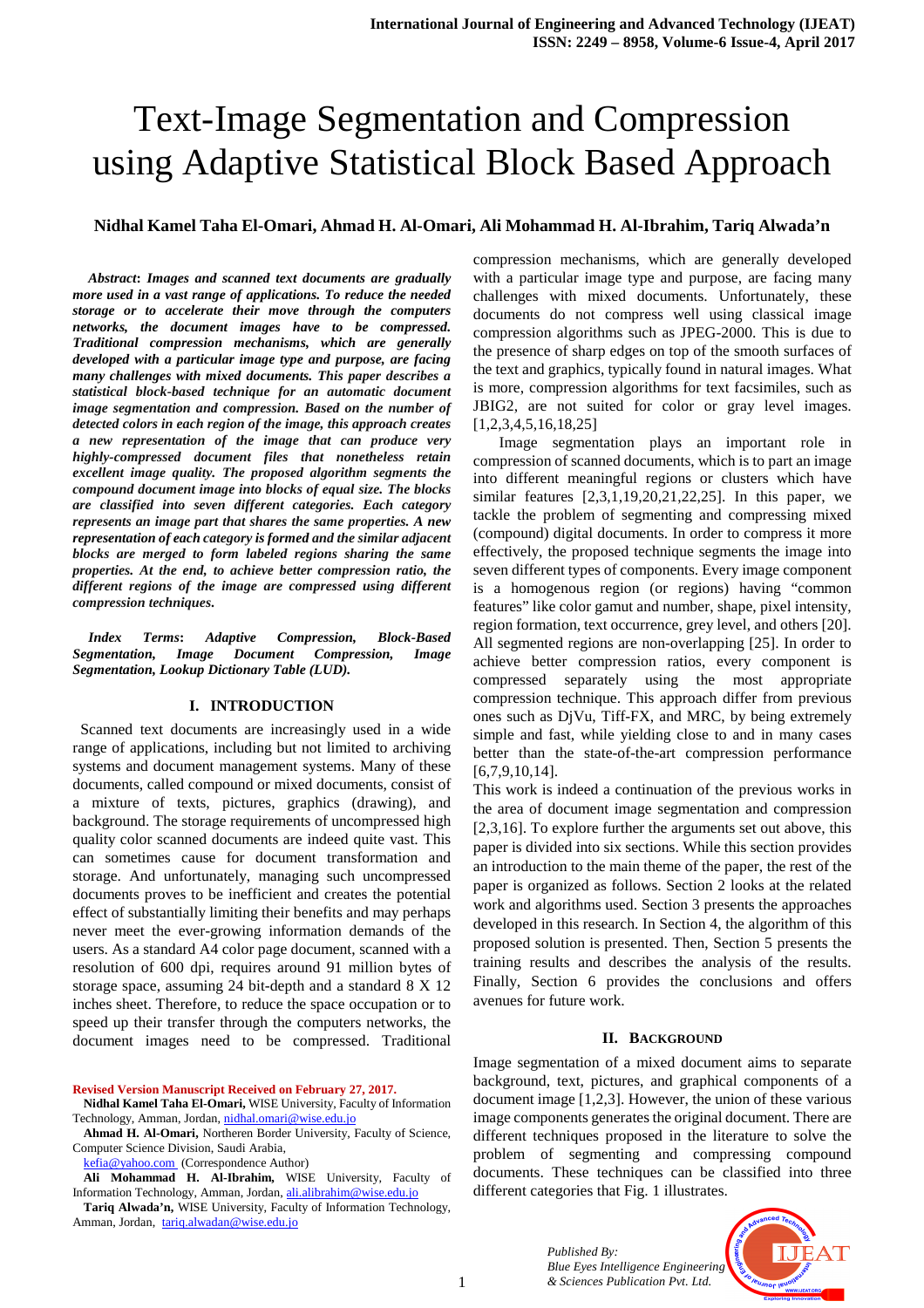The first category of algorithms transforms the document into a black and white image. These algorithms are designed to scan and store documents in black and white colors. Then these images are decoded using lossless decoders, such as "Fax Group 3" and "Fax Group 4". Although they achieve high compression rate and preserve text legibility, they lead to the losing of contrast and color information. They may be suitable for some business and technical documents, but unsuitable for other document types such as magazines or historical documents [4,6,7,9,10,5].





The other category uses algorithms that are only designed for one type of content. Some of them are designed to compress pure text images which contain only text on pure color background of the whole image. These algorithms show bad performance on pure picture images. An example of such an algorithm is Lempel-Ziv algorithm. Others algorithms are designed for pure picture images which do not have any text in the whole image. Alternatively, they have bad performance on pure text images. An example of them is JPEG. [11,12,13,14,16,18,23,25]

Since no single algorithm gives good results across all image types or applications, a third category of algorithms is needed to compress compound images with different content types: picture, graphics, and text. Although these algorithms are proposed to solve the drawbacks of the previous two categories, they do not reach the ideal situation. The algorithms of this category are further categorized into two groups: the Layered encoding and the block-based encoding. [2,1,23]

The Layered encoding methods separates the images into different layers and each layer is being encoded independently from the other layers. Most Layered encoding methods use the standard three layers Mixed Raster Content (MRC). As illustrated in Fig. 2, the three layers are: an image BackGround layer (BG), an image ForeGround layer (FG), and a binary mask layer. The mask classified the image components as either ForeGround or BackGround components. While the ForeGround components are coded by the ForeGround coder, the BackGround components are coded by the BackGround coder. Examples of this group of methods are LuraDocument and DjVu techniques. [2,6,14,7,9,4,10,15,11,12]



Figure 2: Example of Mixed Raster Content Layers

However, the Layered encoding methods still have some drawbacks. The complexity of layer generation is high, that makes it unsuitable for many embedded and real time applications [14,13,12,11]. These techniques tend to classify the text in the image as the ForeGround and all other details as the BackGround. Binary representation of the mask layer, that encodes the text and the graphics contents, tends to distort some fine document details, such as text edges and thin lines [9,6,7]. Although ForeGround and BackGround layers may not be used, they should also be coded; this adds some inefficiency [12,11,14,6]. Unfortunately, some foreground components may be classified as belonging to the background layer [4,9,12,11,14,6]. By contrast, some background components may be classified as belonging to the ForeGround layer [4,9,12,11,14,6].

 Moreover, layer based approaches work well on simple compound images. But when the content is very complex, they show poor performance. For example, it is difficult to separate text from backgrounds when the text overlaps with background or the text has surrounding shadow. [11,12,15,6,14,7]

 The block-based approaches, which are generally used for their low complexity, classify the compound image into blocks of different types. Then each type is compressed individually with the most off-the-shelf appropriate encoder technique. Although these methods give better results than the previous group, there are still some drawbacks. In case of strong edges in the textual area, they lead to hybrid blocks. These hybrid blocks contain mixed text and pictures that cannot be handled effectively. Even if the block contains a boundary between two regions, all of its pixels are classified in the same manner and given the same label. Although the complexity is lower than Layered encoding techniques, both the classification and compression algorithms of block-based encoding still have high calculation complexity, which makes them not suitable for real time applications. [12,11,13,17,23] Furthermore, the block-based segmentation approaches can be further divided into two groups: variable-size and fixed-size blocks [2,23]. This paper indeed use the equal-size-square blocks.

Accordingly, there is still much room for improving existing algorithms or coming up with new effective algorithms and techniques which is described in this research paper. However, there is a need for an effective way to classify image components and to compress its content.

## **III. THE TECHNIQUE DESCRIPTION**

The proposed technique divides the scanned image into equal-size-square blocks and compresses them in a way that can

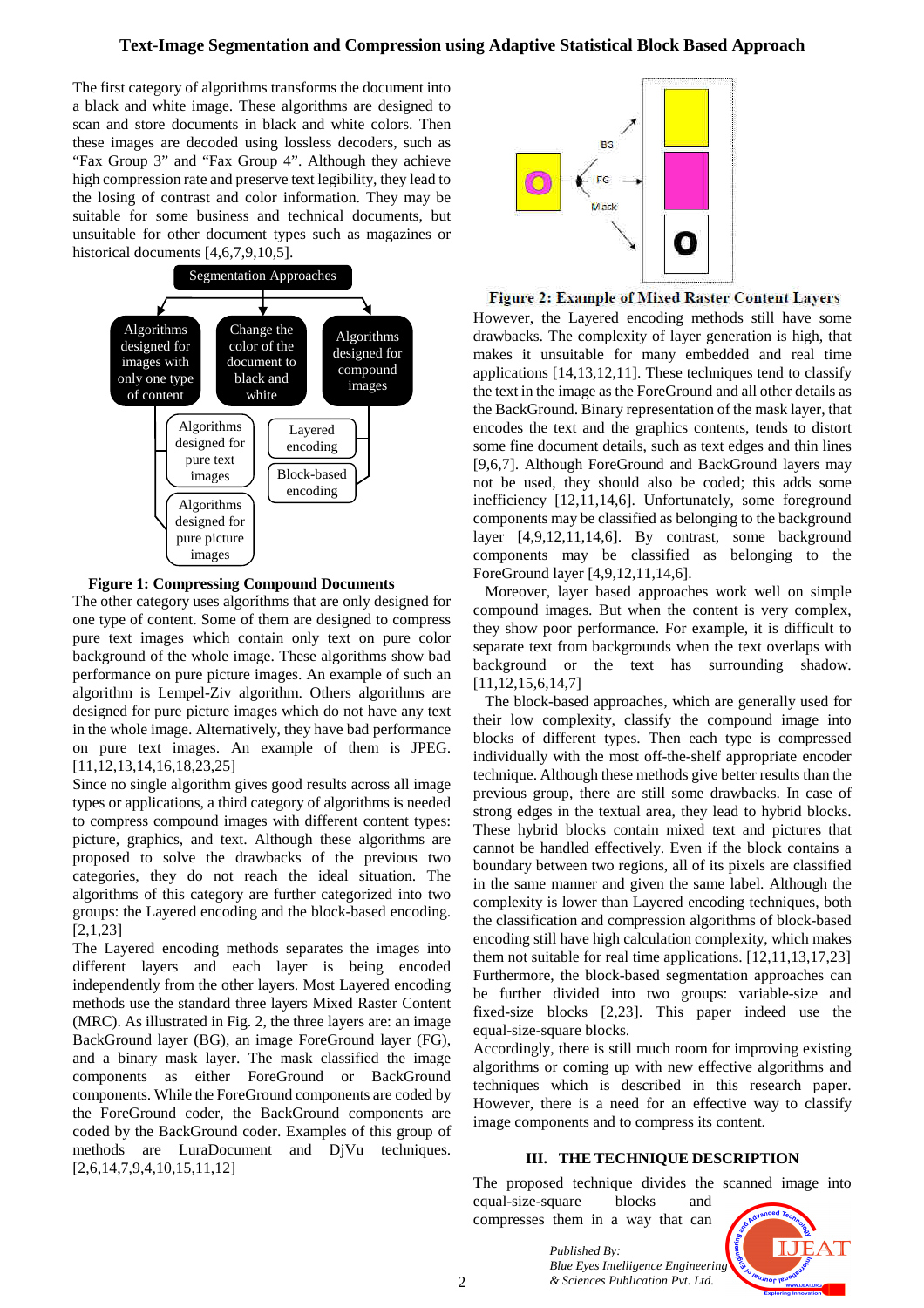restore the blocks again such that each and every piece of data that was initially in the blocks stays after the document is decompressed. It works in a sequence of five phases: preprocessing phase, image segmentation and classification phase, rearrangement phase, merging phase, and compression phase. These phases are illustrated through the flowchart of Fig. 3 which they form the backbone framework for the proposed technique. Since each and every bit is returned back to its original form after the document is decompression, this proposed algorithm is a lossless compression technique [2,23,25]. Therefore, this algorithm is suitable to be used where losing data or monetary information could represent an issue [25].



**Figure 3: Proposed Technique Flowchart**

#### *A. Phase I: Data Perpetration*

The original data set is subjected to a number of preliminary processing steps in order to make it operates accurately and usable by the next phase. Therefore, this stage determines the success of this technique. This includes data collection and partitioning, pre-processing, post-processing (i.e. De-normalization), and all the primarily operations that are used for reducing noise or variations inside the scanned image.

## *B. Phase II: Assigning Labels*

The image is divided into equal-size-square blocks. A matrix of an RGB color map of each block is generated. This matrix represents the colors and their frequencies. However, colors

with low frequency may be considered as noise. As a consequence these low frequency colors will be eliminated. Each block is assigned a label or a type. This assignation is based on the analysis of the distribution and number of colors; such that pixels with the same label share certain characteristics [18,19,20]. Typically, all blocks that make up of the same number of colors are given the same label or type. Based on this, there are seven types:

- 1 . Type "**A**" represents the blocks that contain only one color, considered as background. These blocks represent, in general, the background of a document image which is a large expanse of a single color.
- 2 . Type "**B**" represents the blocks that contain two colors. The blocks of this category usually represent the text regions.
- 3 . Type "**C**" represents the blocks that contain three or four colors.
- 4 . Type "**D**" represents the blocks that contain from 5 to 16 colors.

Practically, the last two categories "**C**" and "**D**" represent mainly the drawing parts of the documents where we find generally the graphs, charts, and curves.

- 5 . Type "**E**" represents the grey blocks that contain from 17 to 256 grey colors. These blocks are mainly the grey part of the image.
- 6 . Type "**F**" represents the blocks containing from 17 to 256 RGB colors. The blocks of this type usually represent the picture regions.
- 7 . Type "**X**" represents all the other cases where each block contains more than 256 colors. These blocks represent in general the millions of colors pictures found in the images.

For the scanned image, N, let the numbers of blocks for the types "A" , "B", "C", "D", "E", "F", and "X" are: NA , NB , NC , ND , NE , NF , and NX , respectively. Then, the total number of blocks is defined as:

 $N = N_A + N_B + N_C + N_D + N_E + N_F + N_X$  (1)

## *C. Phase III: Tables Forming*

The eventual goal of this phase is to get a new representation of each block. The new generated data of each block is based on the content of each block. The output of this phase is a table where each row represents a single block of the original input image. The content of this table depends on each block type. To explore further details, this phase is described in the following subsections (1. through 3.) below:

## *1. Types "C", "D", "E" and "F"*

This phase for these types depends on storing the detected colors within each block inside a special dictionary constructed specifically at the level of that block. Then, rather than storing the colors, the reference pointer indexes are used. Each reference pointer points out to a specific color inside this dictionary. These reference pointers are typically implemented by means of a Lookup Dictionary Table (LUD). Each pointer is used as an indication of where to decompress the original block. The numbers of needed bits for each pointer are 1,2,4,8 for the types "B", "C", "D", and "F", respectively.

At the decoder side and through the decompression process, when the computer read the compressed file and encounters a pointer, it interprets that pointer by retrieving the corresponding color from its place in

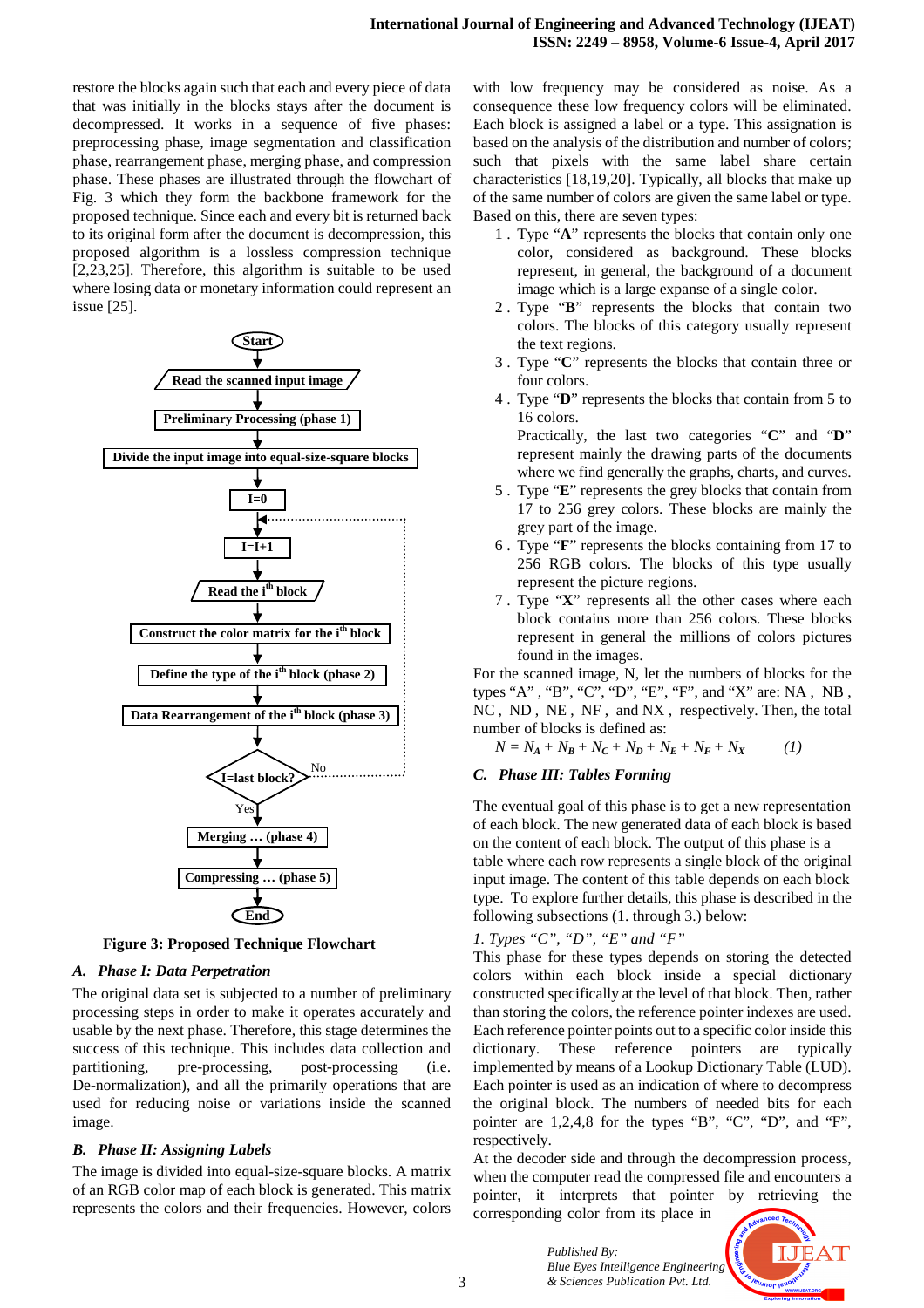## **Text-Image Segmentation and Compression using Adaptive Statistical Block Based Approach**

the dictionary index of that block. So the original image is retrieved up to the last bit.

Since type "B" has two color layers, the dictionary contains six cells one cell for every basic color component of the RGB color model. Fig. 4 shows the representation of the data structure of type "B". The blocks in Fig. 4 are represented by the address (I, J) for each block, the 2-color dictionary, called BackGround (BG) and ForeGround (FG) colors, and only one bit for each individual pixel to indicate whether it is assigned to either the BackGround or the ForeGround colors. This individual bit is set to either zero if it belongs to the BackGround color or one if it belongs to the ForeGround color.





The three types, "C", "D", and "F", are similar to type "B". Fig. 5 illustrates the representation of data in these types. The following points should be noted:

- Since every color has three RGB components, the dictionary of type "C" has  $4 * 3 = 12$  cells (bytes). In view of that, each block is represented by the pair (I, J) where I and J represent the column and row numbers respectively; as well as the 4-color dictionary, and two-bit reference pointer for each individual pixel to designate a specific color from the four colors of the dictionary. The value  $(00)_2$  points out to the first row in the color map, the value  $(01)_2$  points out to the second row, the value  $(10)_2$  points out to the third row and the value  $(11)_2$ , which is  $(3)_{10}$ , points out to the last row. In case of there are only three colors, the fourth color is assumed to be null.
- As discussed beforehand, the dictionary of type "D" blocks has  $16 * 3 = 48$  cells. Once more, each block is represented by the pair (I, J), the 16-color dictionary, and four-bit reference pointer for each individual pixel to designate a specific color from the sixteen colors of the dictionary. The value  $(0000)$  points out to the first color in the dictionary, the value  $(0001)_2$  points out to the second color and so on up to the value  $(1111)_2$ , which points out to the last color. In the special dictionary, if there are colors less than 16 and more than 4, they are fulfilled to 16 colors using null values.
- The dictionary of type "F" blocks has  $256 \times 3 = 768$ cells (bytes). Like other types, if there are colors less than 256 and more than 17, they are completed to 256 colors using null values. Each block is represented by the pair (I, J), the 256-color dictionary, and eight-bit reference pointer for each individual pixel to designate

a specific color from the 256 colors of the dictionary. Thus, the value  $(00000000)_2$  points out to the first color, the value  $(00000001)_2$  points out to the second color and so on up to the value  $(11111111)_2$ , which points out to the last color.



**Figure 5: Data Structure for Types "C", "D", and "F"**

#### *2. Type "A"*

Since type "A" blocks have only one color, the dictionary contains only three cells, one for every basic color component of the single RGB color. Rather than saving the same information for every individual pixel that makes up the BackGround, this approach stores the color data for the BackGround color only once to refer to all pixels of that block. Fig. 6 illustrates how the data is constructed in this type.

For this type, each block is represented by its address (I, J), and the three RGB components of its unique color. As the image is equal-size-square blocks, the size information, "blocklength", is only stored once at the first location of the compressed file of this type.



**Figure 6: Data Structure for Type "A"** 

#### *3. Types "E" and "X"*

A block is obviously identified as grey if the values of the three basic RGB components in all pixels of the block are almost equal. Rather than repeating the same information for the three repeated RGB color components, one component is enough to represent the other two components. The red component is therefore used to represent the other two components.

Accordingly, neither the special dictionary, nor the reference pointers (LUD) are needed for type "E" blocks. Rather, the actual red component of the original block is selected and directly stored as it is without any reshaping or rearrangement. Fig. 7 illustrates how the data is constructed in this type of blocks. Each block is represented by its address (I, J) and the actual red component of its pixels, where each individual pixel requires a single byte.

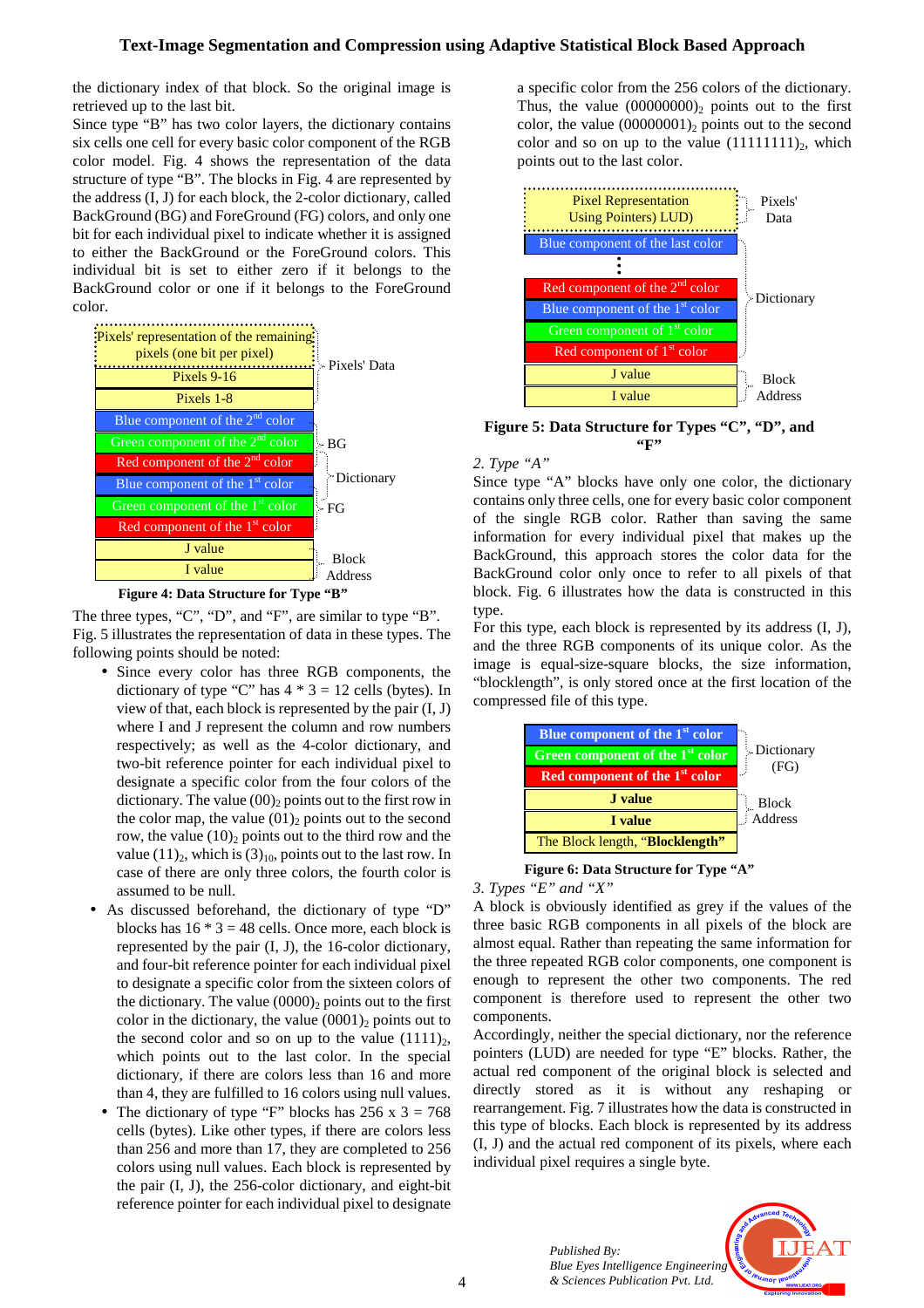

**Figure 7: Data Structure for Type "E"** 

Type "X" is like type "E" but all the three basic RGB components of the original block are stored while the red component is only stored in type "E". The representation of these blocks is saved by storing the address (I, J) of the block and the actual pixels' data, where each individual pixel requires three bytes. Fig. 8 shows the representation of this type of blocks.



**Figure 8: Data Structure for Type "X"** 

## *D. Blocks Merging*

The merging phase aims to put together the adjacent equal-type blocks that have the same dictionary of colors into a larger arrangement of blocks to form higher-level regions. However, the blocks belonging to the same type don't necessary have the same colors, but they may have the same number of colors. As in Fig. 9, block neighborhoods can be defined in terms of one of the followings:

- 4-connectivity: in which the two blocks share a common side.
- 8-connectivity: in which the two blocks share either a common side or a common corner.



**Figure 9: 4-Connected & 8-Connected neighbor Blocks**

## *E. Compression*

This is last phase in which every region (blocks of similar features) is compressed separately using the most off-the-shelf appropriate compression technique.

## **IV. THE ALGORITHMS**

This proposed technique consists of two algorithms: Image

Color Statistic and Color Counts Block-Based Segmentation.

#### *A. The First Algorithm*

Algorithm 1 is designed to generate a Color Statistic Table (CST) for the colors and their frequencies to either the whole image or one of its blocks. If the pixels of an input block (I, J) of "blocklength x blocklength" in size and its pixels are distributed among "n" 3-component colors, then Table 1 represents the output of this algorithm:

**Table 1: Output of Algorithm 1** 

| Red       | Green            | Blue         | Frequency                |
|-----------|------------------|--------------|--------------------------|
| $R_{001}$ | G <sub>001</sub> | $B_{001}$    | $F_{001}$                |
| $R_{002}$ | G <sub>002</sub> | $B_{002}$    | $F_{002}$                |
|           | .<br>.           | .<br>.       | .                        |
| $R_{i-1}$ | $G_{i-1}$        | $B_{i-1}$    | $F_{i-1}$                |
| $R_i$     | $G_i$            | $B_i$        | $F_i$                    |
| .         | .                | $\dots$<br>. | .                        |
| $R_{n-1}$ | $G_{n-1}$        | $B_{n-1}$    | $F_{n-1}$                |
| $R_{n}$   | $G_n$            | $B_n$        | $F_n$                    |
|           | Total            |              | Blocklength <sup>2</sup> |

This table is arranged in descending order according to the last column, "Frequency", from "F001" to "Fn". At the beginning of this algorithm, an empty 4-column table is created. As the image file is read, this table is altered whenever a new color is encountered. If the encountered color is already in the table, its corresponding frequency is increased by one. Otherwise, a new row corresponding to this color is created with a frequency equals to one.

## *Algorithm 1: Image Color Statistic.*

- **Description:** This algorithm is designed to build a statistic about the detected colors and their frequencies that are found within every block. This statistic represents the color map or the dictionary of colors.
- **Input:** Either an MxNx3-size BMP image or one of its blocks.
- **Output:** a colour statistic table (CST) of four columns; three of them correspond to the three basic RGB components of each colour and the last one corresponds to the frequency of that colour. Every detected colour has one row.

## **Method:**

- *1) Initialization: construct an empty table "CST" of 4 columns.*
- *2) Read the input image pixels from left to right and top to bottom.*
- *3) Repeat for each individual pixel of the input file:*

*If the three basic RGB components are in "CST" Then* 

*Add 1 to the frequency that corresponds to that color.* 

*Else* 

*Insert this color in the table "CST" with a frequency equals to one. End If*

# *B. The Second Algorithm*

*Published By:* 

Algorithm 2 represents the main steps of the technique discussed in this paper.

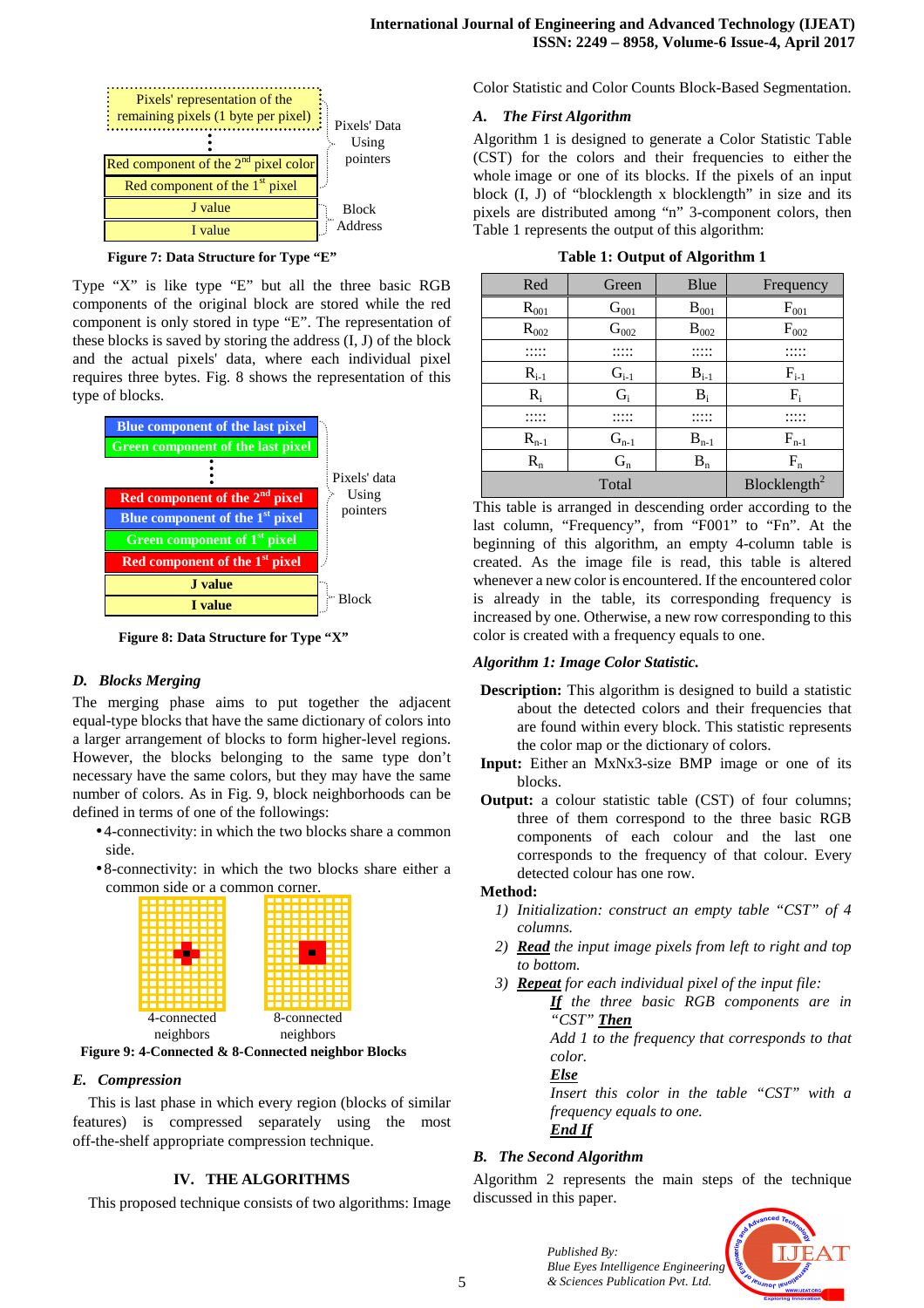# **Algorithm 2: Color Counts Block-Based Segmentation.**

- **Description:** Through this algorithm, the bitmap table of the original image is divided into seven types according to the number of colors that are used inside.
- **Input:** Any BMP image of size MxNx3 that represents a scanned document.

# **Output:** Compressed Image File.

# **Method:**

- *1. Initialization: create seven empty tables correspond to the seven types. Each* table is of unsigned integer type with 8-bit (uint8) length.
- *2. Preliminary processing for reducing noise or variations inside the scanned image.*
- *3. Divide the image into equal-size-square blocks.*
- *4. For each block:* 
	- *a) Using* Algorithm 1, *construct the* color statistic table "CST"*.*
	- *b) Check the colors* frequencies *of the previous table,* "*CST*"*. Practically, colors with low frequency may be considered as noises and then eliminated.*
	- *c) Determine the type of the block as:* 
		- $\boldsymbol{A}$ : if the block contains one color.
		- $\mathbf{I}$  $\mathbf{I}$ **B**: if the block contains two colors.
		- $\overline{a}$  $C$ : if the block contains three or four colors.
		- $\overline{1}$ ∤ **D**: if the block contains  $5 - 16$  colors.
		- $\mathbf{I}$ I  $\mathbf{E}$ : if the block contains 17 - 256 grey colors.

 $\mathbf{F}$ : if the block contains 17 - 256 RGB colors.

 $\mathbf{x}$ : otherwise.

# *If the block type is* "*A*" *Then*

 *Create a new row in the table* "*A*" *for this block. This row contains:* 

 $\overline{1}$  $\mathbf{I}$  $\mathbf{I}$  $\overline{\phantom{a}}$ 

 $\overline{1}$  $\overline{\phantom{a}}$  $\mathbf{I}$  $\mathbf{I}$ 

Ì

 $\left\{ \right\}$ 

J

- *The block length,* "*Blocklength*"*.*
- *The address of the block:* "*I*" *and* "*J*"*.*
- • *The values of the three RGB components of the single detected color of the block.*

# *Else If the block type is "B" Then*

- *Create a new row in the table* "*B*"*. This row contains:*
- *The address of the block:* "*I*" *and* "*J*"*.*
- • *A special dictionary for the two detected colors.*
- *1-bit-reference-pointer index to designate one of the two colors of the dictionary; using zero for the pixels having the first color and one for the second color. As a result, one byte can hold the information of 8 pixels.*

# *Else If the block type is* "*C*" *Then*

- *Create a new row in the table "C" for this block. This row contains:* 
	- *The address of the block:* "*I*" *and* "*J*"*.*
	- • *A special dictionary for the four detected colors. In the case of three colors, the fourth color is assumed to be null.*
	- *2-bit-reference-pointer index to designate a specific color from the four colors of the stored dictionary. One LUD value from the binary list {00, 01, 10, 11} is used for each pixel to point out to its color. One byte can*

*therefore hold the information of 4 pixels. Else If the block type is* "*D*" *Then* 

- *Create a new row in the table* "*D*" *for this block. This row contains:*
- *The address of the block:* "*I*" *and* "*J*"*.*
- *A special dictionary for the 16 detected colors. If there are colors less than 16 and more than 4, they are fulfilled to 16 colors using null values.*
- *4-bit-reference-pointer index to designate a specific color from the sixteen colors of the stored dictionary. Every 2 pixels require one byte.*
- *Else If the block type is* "*E*" *Then*
- *Create a new row in the table* "*E*" *for this block. This row contains:* 
	- *The address of the block:* "*I*" *and* "*J*"*.* 
		- *For each pixel of the block, store only its red color component. Each pixel, in turn, requires a single byte.*
- *Else If the block type is* "*F*" *Then* 
	- *Create a new row in the table* "*F*" *for this block. This row contains:* 
		- *The address of the block:* "*I*" *and* "*J*"*.*
		- *A special dictionary for the 256 detected colors. If there are colors less than 256 and more than 17, they are fulfilled to 256 colors using null values.*
		- *8-bit-reference-pointer index to designate a specific color from the 256 colors of the stored dictionary. Obviously, each individual pixel requires a single byte.*
- *Else If the block type is* "*X*" *Then*
- *Create a new row in the table* "*X*"*. This row contains:* 
	- *The address of the block:* "*I*" *and* "*J*"*.*
- *The pixels' data that are detected in that block. Each individual pixel requires three bytes.*

# *End If*

- *5. Do Merging.*
- *6. Do compression.*
- *7. Combine all the seven tables into one table.*

# **V. EXPERIMENTAL RESULTS AND ANALYSIS**

Since a reliable system should be experimented on a large number of samples, a special database that includes different images was created [24,2]. As illustrated in Table 2, this database contains 1821 24-bit-RGB-bitmap images of different resolutions distributed among five classes. Using MATLAB® version 9.0 release R2016a environments, the proposed technique has been implemented on this source database.

## **Table 2: Classes of the Special Database.**

| <b>Image Class</b> | No. of images |
|--------------------|---------------|
| Pure Background    | 142           |
| Pure Text          | 320           |
| Pure Graph         | 350           |
| Pure Picture       | 370           |
| Mixed Image        |               |

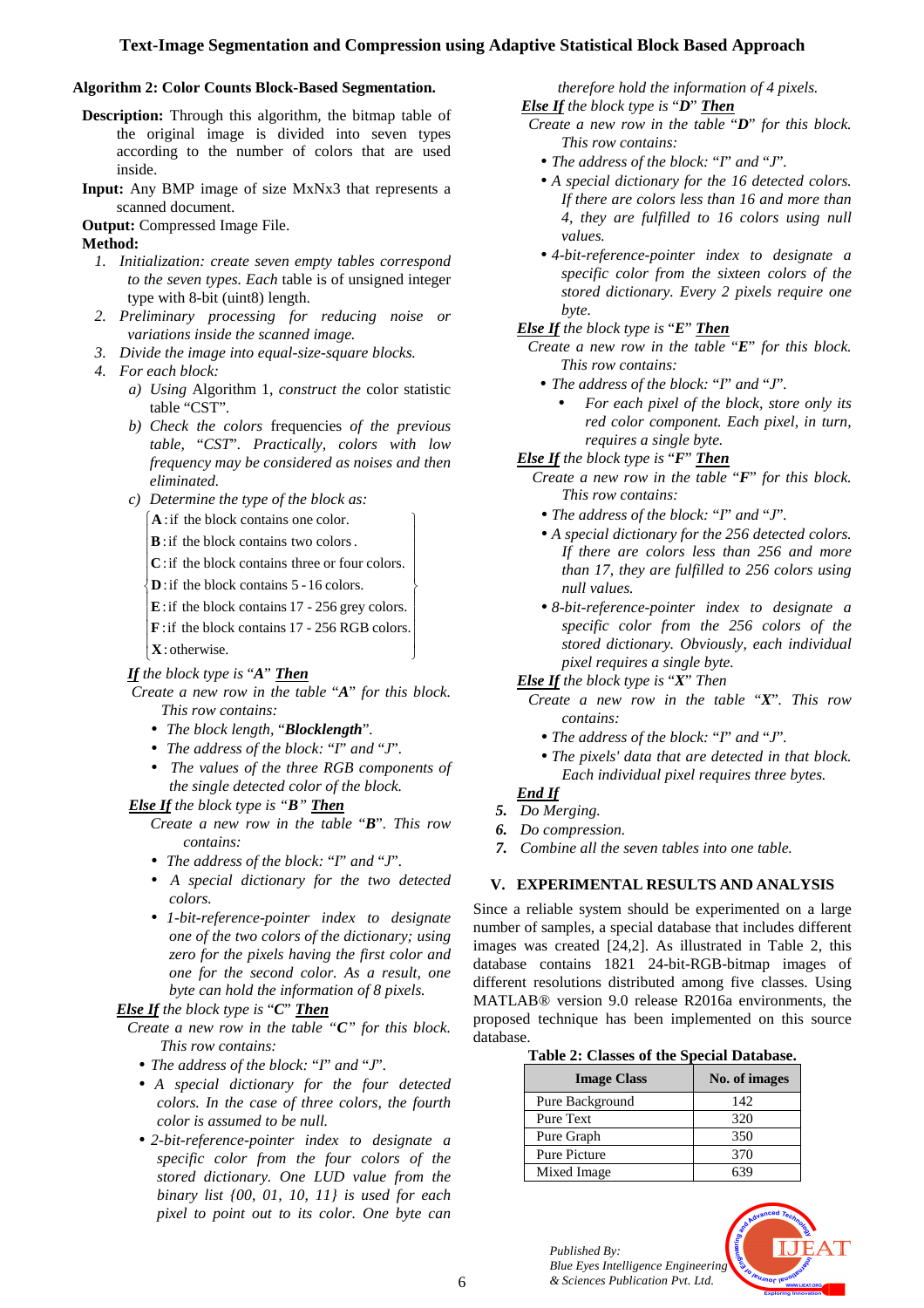| <b>Total number of images</b> | 1821 |
|-------------------------------|------|
|-------------------------------|------|

The Saving Ratio Percentage (SRP) is used as a measure to evaluate the performances of the proposed technique. It is defined as follows:

$$
SRP = \left[1 - \frac{\text{compressed image size}}{\text{original image size}}\right] \times 100\% \tag{2}
$$

This measure depends on the image content that leads to the distribution of the original table on the seven types. Since the compression ratios are dependent on the type of each block which can in turn affected the SRP, the best case is obviously seen whenever all the blocks are of type "A", which means that the entire image is a BackGround of one color. The next best case is whenever all the blocks are of type "B", and so on. However, the worst case is whenever all the blocks are of type "X", which means that the entire image is a picture. In this case, the encoding of this approach is not appropriate and the system will be flexible to cancel the encoding process and use another proper encoder.

In case of blocks of type "A", there is a need to store an additional one-byte cell to represent the block length, "blocklength". Moreover, since the blocks of type "A" have single color, which is classified as background, there is no need to store more data about pixels contained in the block. Hence, neither the special dictionary, nor the reference pointers (LUD) are needed, only six bytes are required to store the whole block no matter how much its size. However, this solves one of the drawbacks of Layered encoding mentioned at Section 2. The SRP per block of this type is given by the equation:

$$
SRP(A) = \left[1 - \frac{1 + 2 + 3}{3 * \text{ blocklength}^2}\right] * 100\%
$$
 (3)  
= 
$$
\left[1 - \frac{2}{\text{blocklength}^2}\right] * 100\%
$$

Where:

- 1 . Number "1" of the numerator means that one byte is required to store the "blocklength".
- 2 . Number "2" of the numerator means that two bytes are required to store the address of each block, one byte for the  $I<sup>th</sup>$  address and one byte for the  $J<sup>th</sup>$ address.
- 3 . Number "3", in the numerator and the denominator, means that there are three basic RGB color components.
- 4 . "blocklength" stands for the block length and is given in pixels. Since the image is divided into equal-sizesquare blocks, the size of each block is "blocklength<sup>2</sup>". Thus, the denominator stands for the size of the original block before compression.

For the blocks of types "B", "C", "D", and "F", the compression is done by storing pointers for the special dictionary. However, the SRP per block is given by the equation:

$$
SRP(B | C | D | F) = \left[1 - \frac{2 + 3 * 2^{b} + \frac{block{bcklength}^{2}}{8/b}}{3 * blocklength^{2}}\right] * 100\% \quad (4)
$$

Where:

- 1. "2<sup>b</sup>" stands for the number of bits required to store the reference pointers (LUD); "**b**" is 1,2,4,8 for the types "**B**", "**C**", "**D**", "**F**", respectively.
- 2 . The number of pixels that can be stored in a single byte is (8 / b), which gives 8,4,2,1 for the types "**B**", "**C**", "**D**", "**F**", respectively. So the expression (blocklength<sup>2</sup>/ $(8/b)$ ) is used to determine the number of bytes that are required to store the data of each block.
- 3 . The rest of this equation is like equation 3.

In type "**E**", the SRP per block is given by the equation:

$$
SRP(E) = \left[1 - \frac{2 + \text{blocklength}}{3 * \text{blocklength}}\right]^2 \text{ * } 100\%
$$
 (5)

The major difference between the last two equations, 4 and 5, is that the dictionary is not needed in equations 5 and therefore is cancelled.

For the blocks of type "X", the SRP per block is given by the equation:

$$
SRP(X) = \left[1 - \frac{2 + 3 \times \text{blocklength}^2}{3 \times \text{blocklength}^2}\right] \times 100\% \tag{6}
$$

Consequently, a summary of all types is provided in Table 3. Table 4 illustrates these remarks and results for different block types and lengths, "blocklength". However, the strikethrough bolded cells are introduced in this table, Table 4, to show the cases where the compression ratio is inappropriate due to the fact that:

*If the block is of type* "*X*"*, the actual data is saved, as it is, in conjunction with the block address, (I, J).* 

**Table 3: Comparison of the seven types** 

| Type             | <b>Block</b><br>Length | <b>Block</b><br>Address | Dictionary<br><b>Size</b> | <b>LUD</b> |
|------------------|------------------------|-------------------------|---------------------------|------------|
| $A$ "            |                        |                         | $1*3=3$                   | ×          |
| $B$ "            | ×                      |                         | $2*3=6$                   |            |
| ``C"             | ×                      |                         | $4*3=12$                  |            |
| $\mathbf{``D''}$ | ×                      |                         | $16*3=48$                 |            |
| "F"              | ×                      |                         | $Null=0$                  | ×          |
| "F"              | ×                      |                         | $256*3=768$               |            |
| ``X"             | ×                      |                         | $Null=0$                  | ×          |

Fig. 10 shows the possible ranges (minimum and maximum) of SRP for these seven types. Fig. 11 shows the evolution of the SRP in function of the block length. However, the SRP is improved while the size of the block is increased.

By analyzing these results, we found that the block length, "blocklength", affects moderately the SRP. When the block length is increased, SRP increases, too. Moreover, in case of type "X" blocks, this technique gives negative results. As a result, this technique should be dynamic enough, so that when the decomposition using this technique is not appropriate for a particular image, the system should be flexible enough to cancel the operation and use another compressor.

As a final point, if the logical operation "XOR" is applied between the encoded input image and the decoded output image, the result is zero. Therefore, the output quality of this phase is 100% which, in turn, leads to the conclusion that this technique is a lossless one [2,23,25].

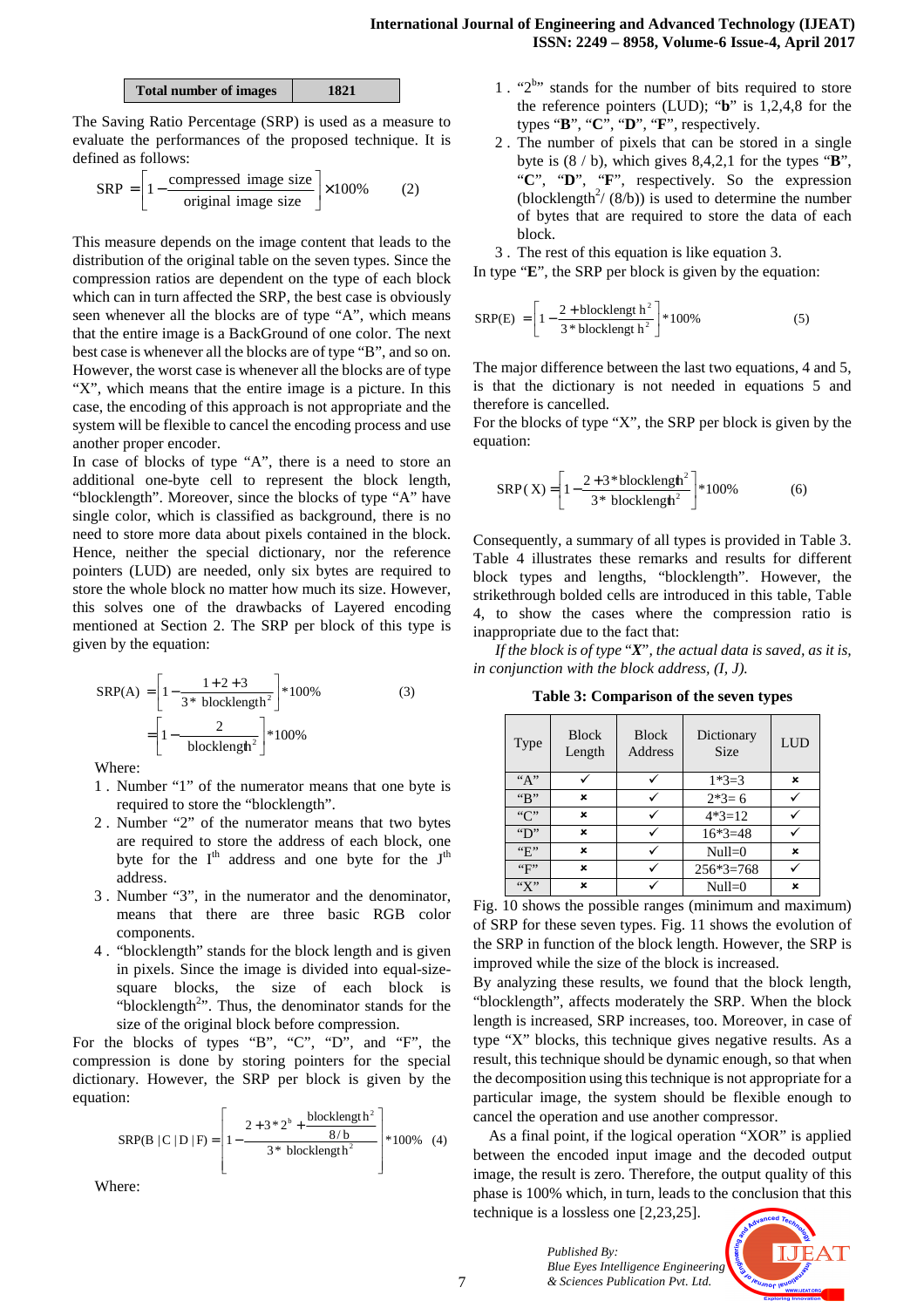#### **Text-Image Segmentation and Compression using Adaptive Statistical Block Based Approach**

| <b>Block</b><br>length | Type<br>$A$ " | Type<br>"B" | Type<br>``C" | Type<br>"D" | Type<br>"F" | Type<br>$\lq \lq F$ | Type<br>"X" |
|------------------------|---------------|-------------|--------------|-------------|-------------|---------------------|-------------|
| 020                    | 99.50         | 95.17       | 90.50        | 79.17       | 66.50       | 02.50               | $-0.17$     |
| 030                    | 99.78         | 95.54       | 91.15        | 81.48       | 66.59       | 38.15               | $-0.07$     |
| 040                    | 99.88         | 95.67       | 91.38        | 82.29       | 66.63       | 50.63               | $-0.04$     |
| 050                    | 99.92         | 95.73       | 91.48        | 82.67       | 66.64       | 56.40               | $-0.03$     |
| 060                    | 99.94         | 95.76       | 91.54        | 82.87       | 66.65       | 59.54               | $-0.02$     |
| 070                    | 99.96         | 95.78       | 91.57        | 82.99       | 66.65       | 61.43               | $-0.01$     |
| 080                    | 99.97         | 95.79       | 91.59        | 83.07       | 66.66       | 62.66               | $-0.01$     |
| 090                    | 99.98         | 95.80       | 91.61        | 83.13       | 66.66       | 63.50               | $-0.01$     |
| 100                    | 99.98         | 95.81       | 91.62        | 83.17       | 66.66       | 64.10               | $-0.01$     |
| 110                    | 99.98         | 95.81       | 91.63        | 83.20       | 66.66       | 64.55               | $-0.01$     |
| 120                    | 99.99         | 95.81       | 91.63        | 83.22       | 66.66       | 64.88               | 0.00        |
| 130                    | 99.99         | 95.82       | 91.64        | 83.23       | 66.66       | 65.15               | 0.00        |
| 140                    | 99.99         | 95.82       | 91.64        | 83.25       | 66.66       | 65.36               | 0.00        |
| 150                    | 99.99         | 95.82       | 91.65        | 83.26       | 66.66       | 65.53               | 0.00        |
| 160                    | 99.99         | 95.82       | 91.65        | 83.27       | 66.66       | 65.66               | 0.00        |
| 170                    | 99.99         | 95.82       | 91.65        | 83.28       | 66.66       | 65.78               | 0.00        |
| 180                    | 99.99         | 95.83       | 91.65        | 83.28       | 66.66       | 65.87               | 0.00        |
| 190                    | 99.99         | 95.83       | 91.65        | 83.29       | 66.66       | 65.96               | 0.00        |
| 200                    | 99.99         | 95.83       | 91.66        | 83.29       | 66.67       | 66.03               | 0.00        |
| 210                    | 99.99         | 95.83       | 91.66        | 83.30       | 66.67       | 66.08               | 0.00        |
| 220                    | 99.99         | 95.83       | 91.66        | 83.30       | 66.67       | 66.14               | 0.00        |
| 230                    | 99.99         | 95.83       | 91.66        | 83.30       | 66.67       | 66.18               | 0.00        |

**Table 4: Saving Rates Percentage per Block for the different types of blocks** 



**Figure 10: Possible SRP ranges per block type** 



**Figure 11: Evolution of the SRP in function of the block length** 

#### **VI. CONCLUSION AND FUTURE WORK**

In this paper, we have proposed a five-phase image segmentation and compression scheme based on the number of colors detected in each region of the image. This proposed technique benefit from the use of information regarding the number of detected colors in each region of the scanned image to be segmented. It aims to segment the original image into consistent and homogeneous non-overlapping regions and then, each region is compressed by using the most off-the-shelf appropriate compression technique. This approach combines different compression concepts in order to achieve better compression of the scanned documents. To test the performance of the proposed algorithm, a special database was created and for security motivation, an integrate encryption can be applied at the encoder side and decryption at the decoder side; this help in creating secure data storage for the scanned document.

#### **ACKNOWLEDGMENT**

This work is encouraged by the World Islamic Science and Education University (WISE), Amman Jordan, and the Northern Border University Arar, Kingdom of Saudi Arabia..

#### **REFERENCES**

- 1. Acharyya, M. and Kundu, M.K. (2002). "Document Image Segmentation Using Wavelet Scale-Space Features", IEEE Transactions Circuits Syst. Video Technol., Volume 12, Issue 12, pp. 1117–1127.
- 2. Nidhal Kamel Taha El Omari. (2008). "A Hybrid Approach for Segmentation and Compression of Compound Images", PhD Dissertation, the Arab Academy for Banking and Financial Sciences.
- 3. Nidhal Kamel Taha El-Omari and Arafat A. Awajan. (December 20-22, 2009). "Document Image Segmentation and Compression Using Artificial Neural Network Based Technique", International Conference on Information and Communication Systems (ICICS09), pp. 320-324, Amman, Jordan.
- 4. Kai Uwe Barthel et al., (January 2000). "New Technology for Raster Document Image Compression", SPIE. The International Society for Optical Engineering, Volume 3967, pp. 286-290, San Jose, CA.
- 5. Patrice Y. Simard et al., (March 23-25, 2004). "A Foreground/Background Separation Algorithm for Image Compression", IEEE Data Compression Conference (DCC), pp. 498–507, Snowbird, UT, USA.
- 6. Ricardo L. de Queiroz et al., (February 1999). "Mixed Raster Content (MRC) Model for Compound Image Compression", SPIE the International Society for Optical Engineering, Volume 3653, pp. 1106-1117.
- 7. Ricardo L. de Queiroz. (October 8-11, 2006). "Pre-Processing for MRC Layers of Scanned Images", Proceedings of the International Conference on Image Processing (ICIP), Atlanta, Georgia, USA, pp. 3093–3096.
- 8. Lihong Zheng and Xiangjian He. (2004). "Edge Detection Based on Modified BP Algorithm of ANN", Conferences in Research and Practice in

*& Sciences Publication Pvt. Ltd.* 

*Published By:*